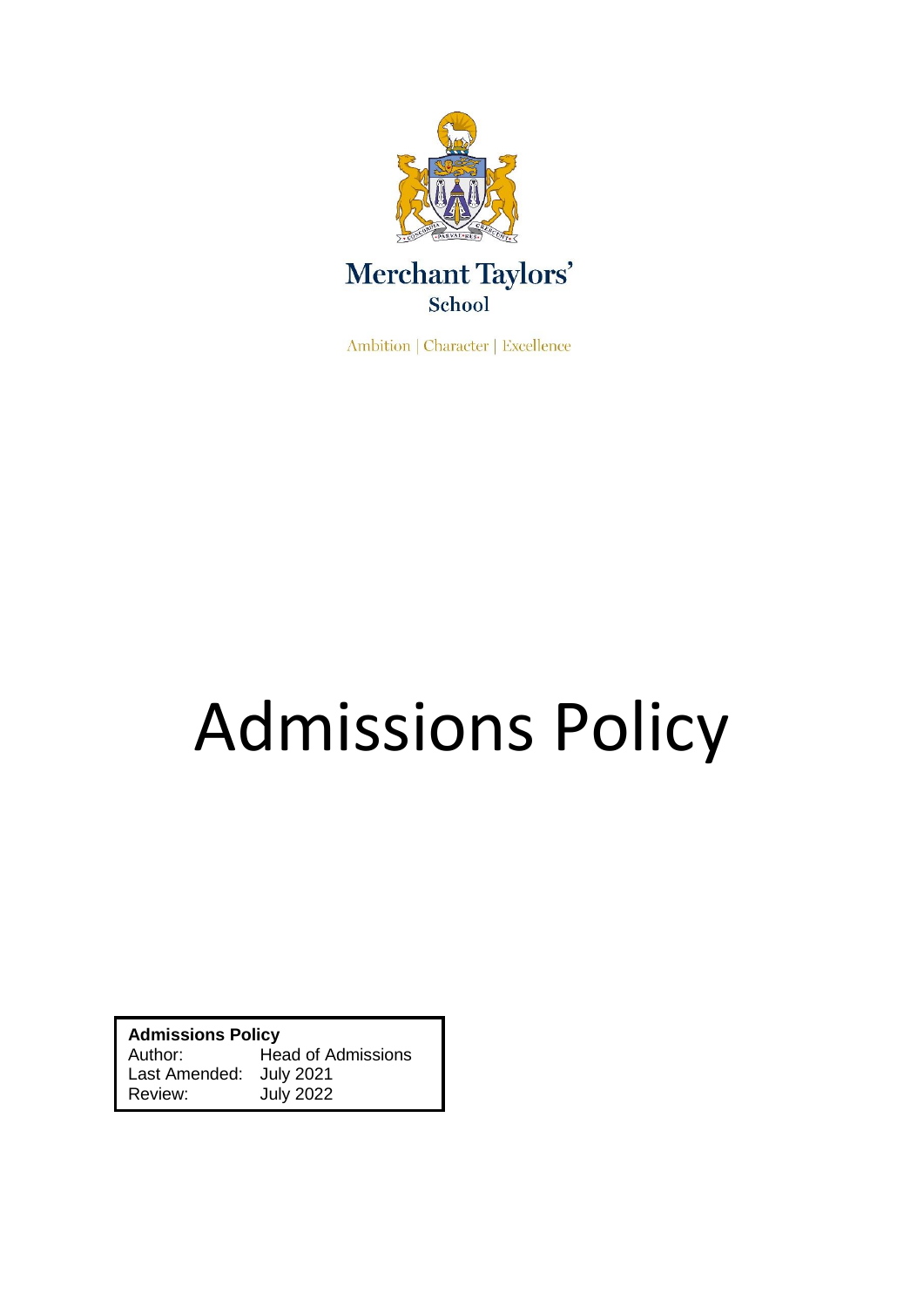# **General Introduction**

Merchant Taylors' is a family of Schools with an enviable reputation on Merseyside and the North West. Merchant Taylors' School comprises Stanfield, Merchant Taylors', mixed infants and juniors, Merchant Taylors' Girls' School, senior girls and Merchant Taylors' Boys' School, senior boys.

The School is academically selective and strives to deliver and support Ambition, Character and Excellence, inside and outside the classroom, combined with a passionate concern for each individual.

Founded in 1620, the School achieves among the best GCSE and A Level results on Merseyside and in the North West and enjoys exceptional extra-curricular success

## **Information and pre-application visits**

The School prospectus and accompanying materials provide an overview of life at Merchant Taylors' School. In our prospectus we have tried to convey the special nature of a Merchant Taylors' education. It is not always possible to reflect adequately the warmth of the School community through our prospectus or the website and, we therefore invite you to visit the School, where you are assured of the warmest of welcomes.

The Admissions Team will maintain regular contact with all prospective families and provide information relevant to each stage of their enquiry/application including notifications of Open Events, Familiarisation/Taster Sessions and Assessment Days.

To request information about the School or to arrange a visit, please contact the Admissions Office on 0151 949 9366 or emai[l admissions@merchanttaylors.com](mailto:admissions@merchanttaylors.com)

Additional information can be found on our website which is regularly updated to include our latest news and events – [www.merchanttaylors.com](http://www.merchanttaylors.com/)

# **Structure of the School**

Entry into Merchant Taylors' School can be at any age from 4 years to 17 years of age. The most common entry points are Reception, Year 3, Year 7 and the Lower Sixth Form and comprise:

- Stanfield pupils from Reception to Year 6
- Senior Girls pupils from Year 7 to Upper Sixth
- Senior Boys pupils from Year 7 to Upper Sixth

# **Application procedures and entry requirements**

Applications are welcome for entry at all stages from age 4 to 17 and online registration for a place can be made through our website: www.merchanttaylors.com/admissions. Our application procedures are age appropriate and include:

- Entry Assessments
- **Interviews**
- Character References/references from current school
- Disability assessments (if applicable)

The following information provides a general guide to entry requirements and procedures. Each application is considered on its individual merit.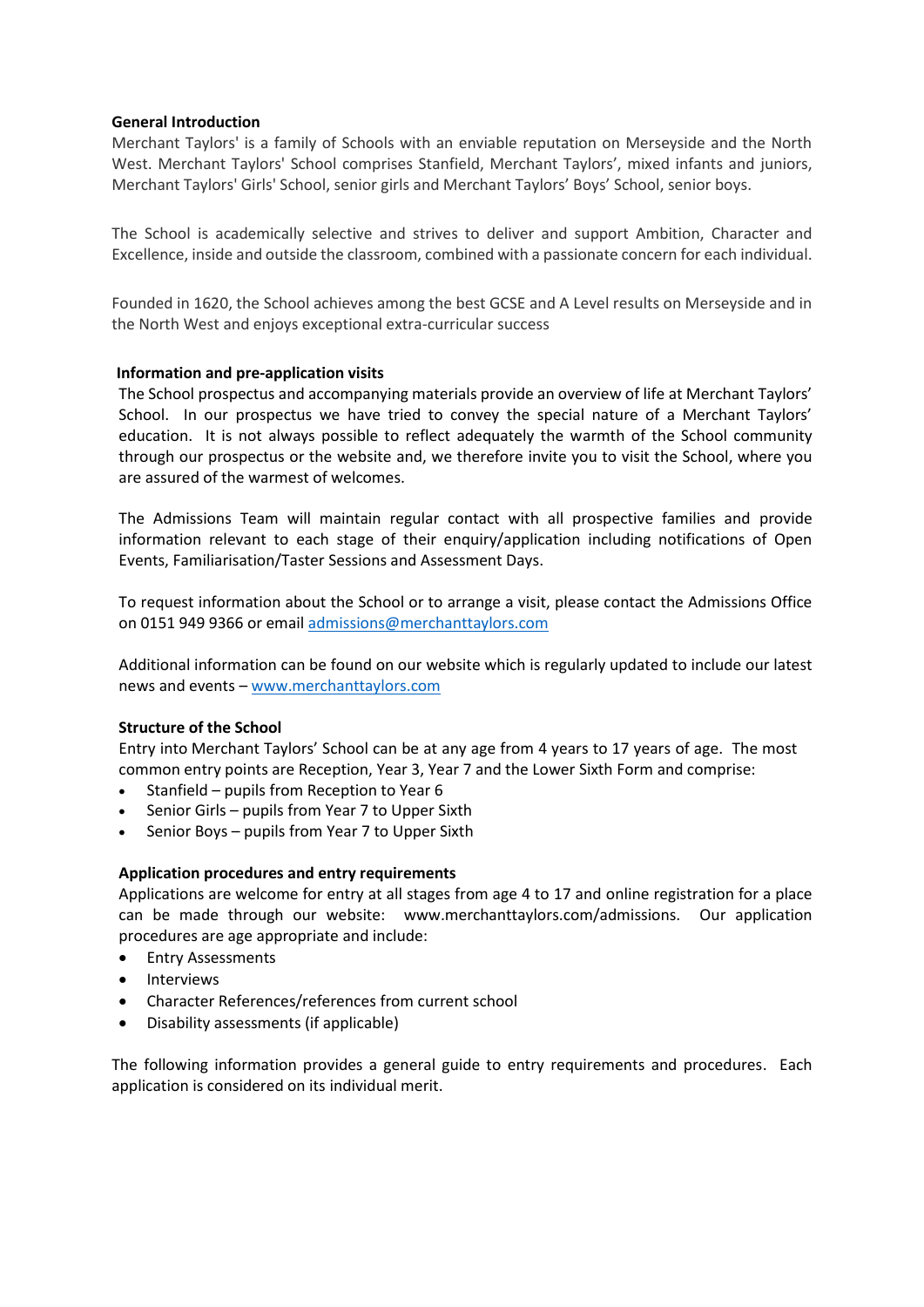# **Admission to Stanfield**

Stanfield, Merchant Taylors', is a co-educational setting. The infant section caters to children from age 4-7. A completed application form should be submitted and where relevant, two recent school/nursery reports and reference from the child's current school/nursery will be required. Once received, your child will be invited to attend a Familiarisation Session. Parents are invited for a tour of the School and a meeting with the Head or a member of the Senior Management Team.

Following completion of Infants, the children then move on to the Junior section. External pupils joining at this stage will complete an application form and will be invited to undertake a Taster Session during which time they will be assessed and meet the Head. A reference will also be taken from the pupil's current school.

# **Admissions to Merchant Taylors' Girls' School and Merchant Taylors' Boys' School**

Following receipt of a completed application form, candidates for admission at the age of 11 are invited to attend for assessment, which comprises English, Mathematics, a Reasoning test and a confidential report from each pupil's current junior school.

The main Assessment point for entry to Year 7 is in November and if capacity allows, further late applications can be received. Information giving details of the assessment arrangements and results procedure will be sent to parents at the relevant time by the Admissions Team. Offers of places for September of that year will be made prior to the Christmas holidays to those pupils who reach the academic standard required. The possible results will be:

- The offer of a full fee-paying place
- The offer of a Scholarship
- The offer of a Bursary
- The offer to go on a waiting list for a full fee-paying place or Bursary
- No offer.

The procedure for formal acceptance of places offered is to complete and return the Acceptance Form together with a non-refundable deposit of £300. A Welcome Evening for new pupils and parents will be held during the Summer Term.

# **Admission to Years 7-10**

Applications are welcome for entry to Merchant Taylors' School for Years 7, 8, 9 or 10. Following contact with the Admissions Team, the pupil will be invited to attend for an assessment and meeting with key staff and the Head.

# **Admission to the Sixth Form**

Applications are welcomed from pupils from other secondary schools to enter Merchant Taylors' Sixth Form. A Sixth Form Open Evening is held in October, to which pupils and parents are invited. This evening provides the opportunity to discuss options and career prospects with subject teachers and Sixth Form staff. Pupils meet with Heads of Department of their chosen AS subjects, Head of Sixth Form, and the Head. Conditional offers are made dependent upon GCSE grades.

Upon receipt of a completed application form, our Admissions Team will provide parents and students with details of the entry criteria and the subjects available for A Level study.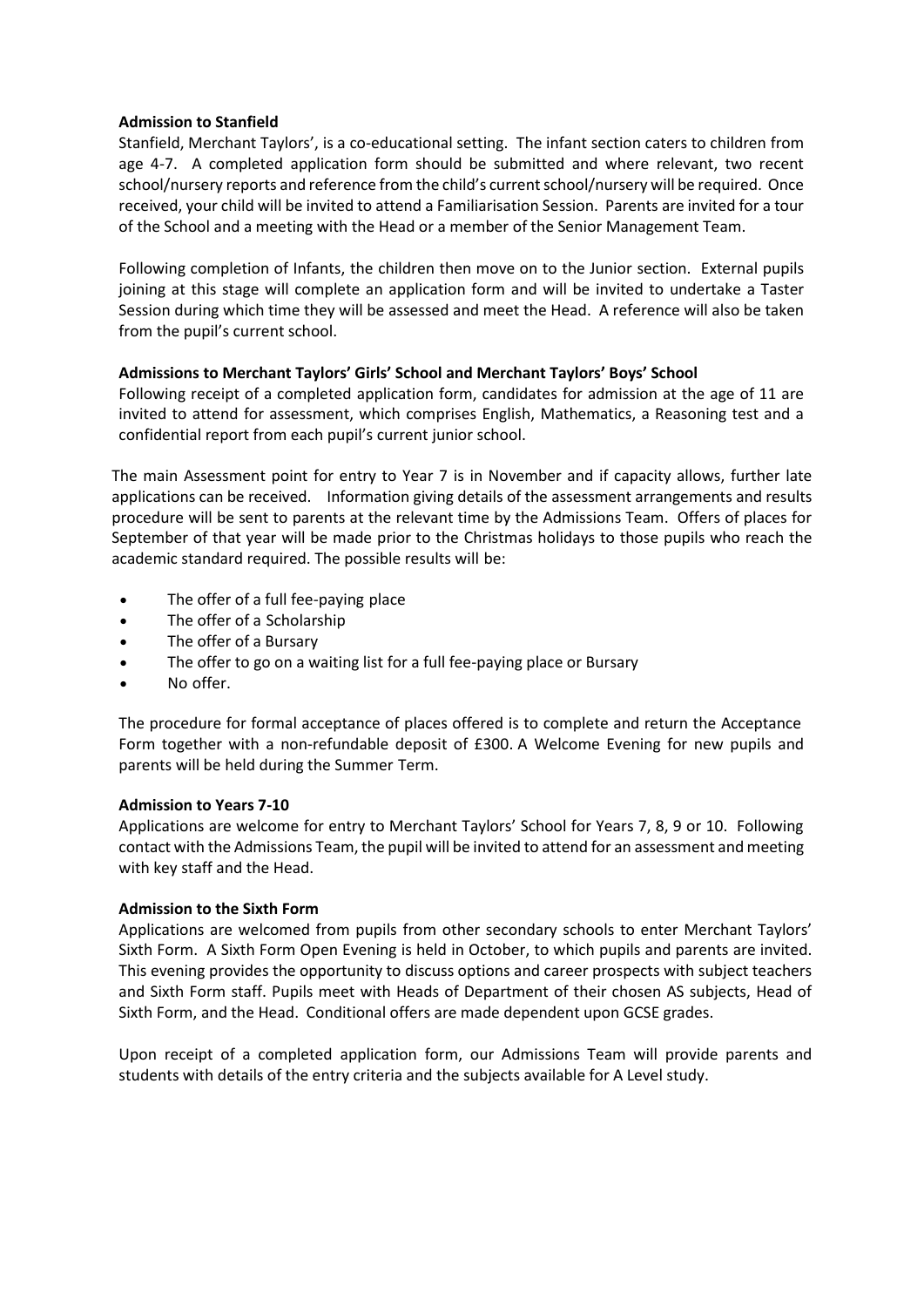# **Overseas Applicants**

Merchant Taylors' School welcome overseas pupils and accepts overseas applications from a wide range of countries. A more fully detailed Admissions Policy for Overseas Students is available.

## **Special educational needs and disabilities (SEND)**

Merchant Taylors' School welcome children with special educational needs. Parents/Carers of children with special educational needs should discuss their child's learning needs with the School at the time of application and before he/she sits any assessment, to enable the School to ensure appropriate provision is in place. We are happy to discuss thoroughly with parents/carers any adjustments that can be reasonably made for their child once they have been offered and accepted the offer of a place and before he/she becomes a pupil of the School. Parents/Carers should provide, where possible, any relevant medical/psycho-educational documents that may support their child's needs. An example of this would be an Educational, Health and Care (EHC) Plan, or Educational Psychologist's Report outlining the need for examination access arrangements. Further details of the SEND provision at Merchant Taylors' School can be found in the SEND Policy, which is available on request.

## **Equal Treatment**

Merchant Taylors' School is committed to equal treatment for all, regardless of race, ethnicity, religion or belief, sexual orientation, gender re-assignment (in accordance with Section 7 of our Transgender and Gender Questioning Policy), or social background. We receive and accept applications from pupils from a diverse range of backgrounds. We believe that diversity enriches our community and is vital in preparing our pupils for today's world.

We encourage applications from anyone who feels they will benefit from a Merchant Taylors' School education and who will be willing to contribute to, and benefit from the academic life of the School, its mission and identity, and tradition. Fee support is available to make it possible for as many as possible, who meet the Schools' admissions criteria, to attend the School.

## **Disability and Accessibility**

At present Merchant Taylors' School has limited provision for children with physical disabilities but will do all that is reasonable and practicable to comply with its legal and moral responsibilities to children with disabilities who apply to the School.

## **Current Fees**

The current fees are published in the Admissions section of the website.

## **Sibling Policy**

Merchant Taylors' School welcomes the opportunity to educate brothers and sisters of current and past pupils. However, admission is not automatic and there may be occasions where we judge that a sibling is likely to thrive better in a different educational environment. Many siblings do join us and in recognition of the incremental financial cost to families who wish to educate more than one of their children at Merchant Taylors' School, the Governors have agreed a discount of 10% for the second and third child in a family, who is on school roll, then 20% for the fourth and subsequent children. The sibling discount applies only to tuition fees and if any pupil within the family is in receipt of any other form of financial assistance (excluding Harrison Scholarships) then that pupil will not be included within the scope of the Sibling Discount.

## **Merchant Taylors' School Bursaries**

Bursaries form the major part of the fee support offered by Merchant Taylors' School and is intended to help pupils who are likely to benefit from a Merchant Taylors' education and who will contribute well to the life of the School, but whose parents cannot afford full fees. Bursaries are